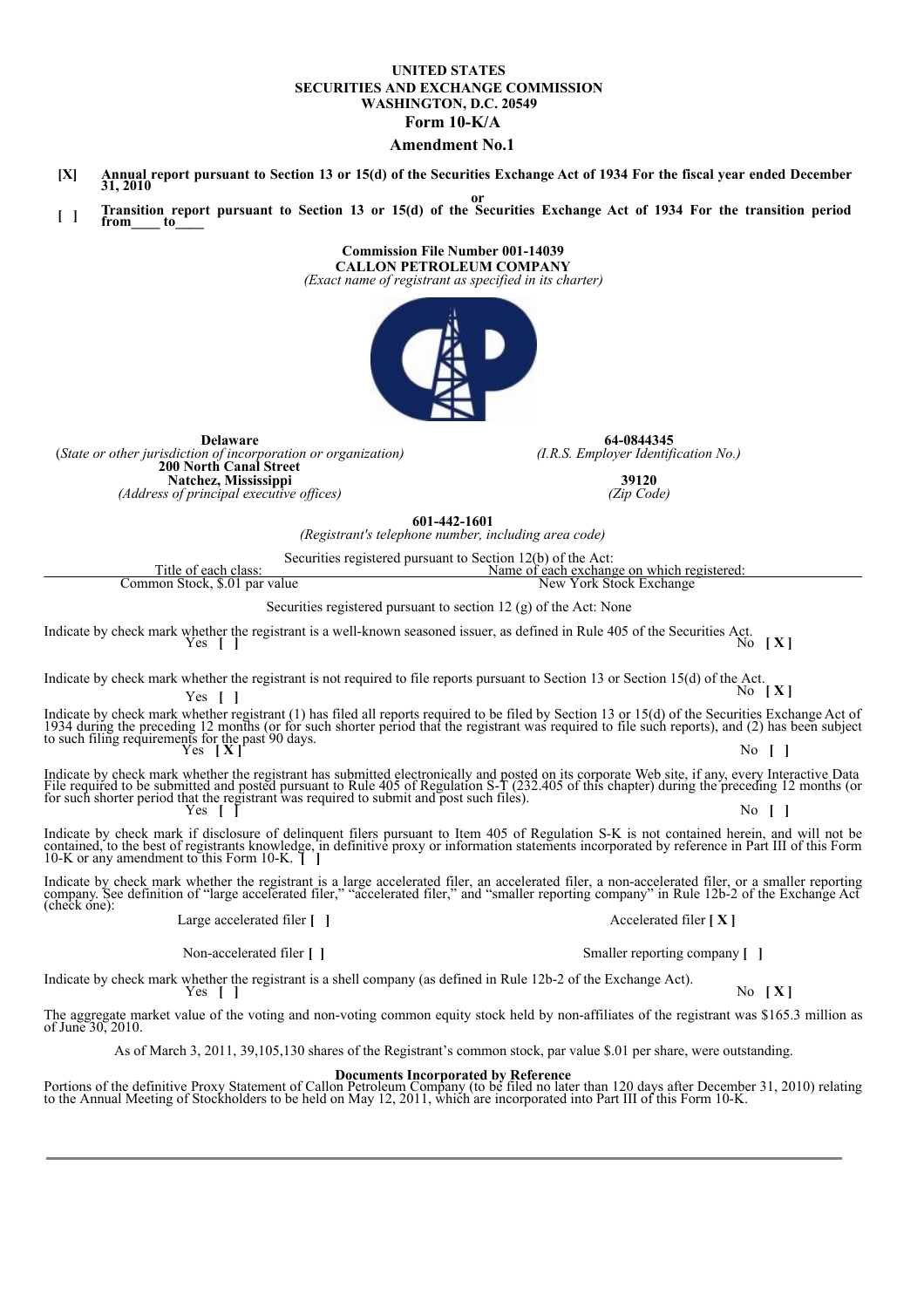## **EXPLANATORY NOTE**

We filed our Annual Report on Form 10-K for the year ended December 31, 2010 on March 15, 2010 (the "Original Report"). We are filing this Amendment No. 1 on Form 10-K/A (this "Amendment") solely to revise Exhibit 99.1 In addition to the revised report being filed as Exhibit 99.1, we are including in this Amendment the consent of Huddleston & Company. No other changes to the Original Report are included in this Amendment other than the exhibits described above. We have made no attempt in this Amendment to modify or update the disclosures presented in the Original Report other than as noted above. Also, this Amendment does not reflect events occurring after the filing of the Original Report. Accordingly, this Amendment should be read in conjunction with the Original Report and our other filings with the SEC subsequent to the filing of the Original Report.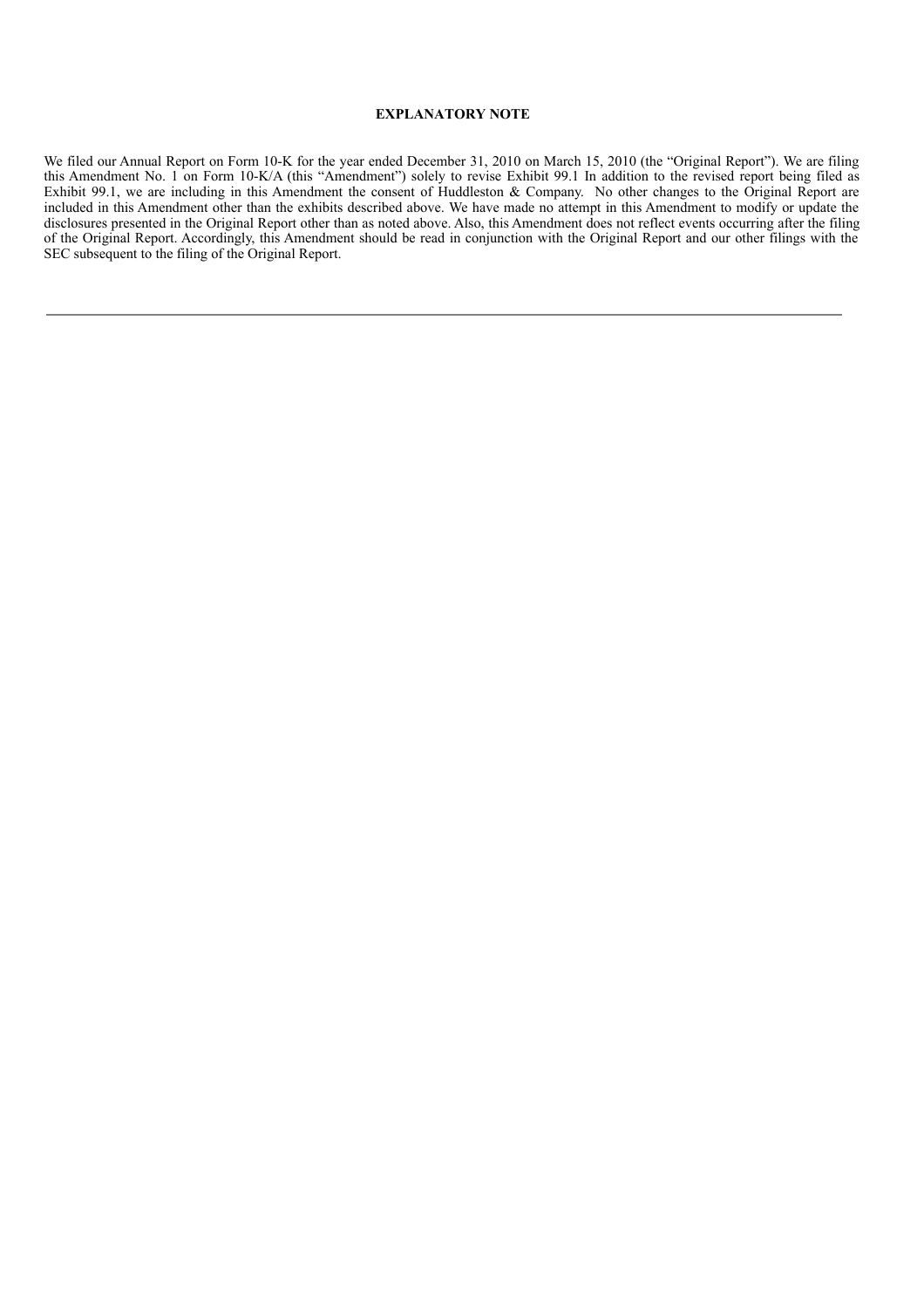# **Part IV.**

# **Item 15. Exhibits**

| <b>Exhibit</b> |            | Description                                                                                                                                                                                                                                                                                                                                                                                                                                                                                                                                                                                                                                                                                                                |  |  |  |
|----------------|------------|----------------------------------------------------------------------------------------------------------------------------------------------------------------------------------------------------------------------------------------------------------------------------------------------------------------------------------------------------------------------------------------------------------------------------------------------------------------------------------------------------------------------------------------------------------------------------------------------------------------------------------------------------------------------------------------------------------------------------|--|--|--|
| -1             |            | The following is an index to the financial statements and financial statement schedules that are filed as part of this<br>Form 10-K on pages 45 through 75.                                                                                                                                                                                                                                                                                                                                                                                                                                                                                                                                                                |  |  |  |
|                |            | Report of Independent Registered Public Accounting Firm<br>Consolidated Balance Sheets as of December 31, 2010 and 2009<br>Consolidated Statements of Operations for each of the three years in the period ended December 31, 2010<br>Consolidated Statements of Stockholders' Equity (Deficit) for each of the three years in the Period Ended<br>December 31, 2010<br>Consolidated Statements of Cash Flows for each of the three years in the period ended December 31, 2010<br>Notes to Consolidated Financial Statements                                                                                                                                                                                              |  |  |  |
| 2              |            | Schedules other than those listed above are omitted because they are not required, not applicable or the required<br>information is included in the financial statements or notes thereto.                                                                                                                                                                                                                                                                                                                                                                                                                                                                                                                                 |  |  |  |
| 3              |            | Exhibits                                                                                                                                                                                                                                                                                                                                                                                                                                                                                                                                                                                                                                                                                                                   |  |  |  |
| 2<br>3         | 3.1        | Plan of acquisition, reorganization, arrangement, liquidation or succession<br>Articles of Incorporation and Bylaws<br>Certificate of Incorporation of the Company, as amended (incorporated by reference to Exhibit 3.1 of<br>the Company's Annual Report on Form 10-K for the year ended December 31, 2003, File No. 001-                                                                                                                                                                                                                                                                                                                                                                                                |  |  |  |
|                | 3.2        | 14039)<br>Bylaws of the Company (incorporated by reference from Exhibit 3.2 of the Company's Registration                                                                                                                                                                                                                                                                                                                                                                                                                                                                                                                                                                                                                  |  |  |  |
|                | 3.3        | Statement on Form S-4, filed August 4, 1994, Reg. No. 33-82408)<br>Certificate of Amendment to Certificate of Incorporation of the Company (incorporated by reference to<br>Exhibit 3.3 of the Company's Annual Report on Form 10-K for the year ended December 31, 2003,<br>File No. 001-14039)                                                                                                                                                                                                                                                                                                                                                                                                                           |  |  |  |
|                | 3.4        | Certificate of Amendment to the Certificate of Incorporation of the Company                                                                                                                                                                                                                                                                                                                                                                                                                                                                                                                                                                                                                                                |  |  |  |
| 4              |            | Instruments defining the rights of security holders, including indentures                                                                                                                                                                                                                                                                                                                                                                                                                                                                                                                                                                                                                                                  |  |  |  |
|                | 4.1        | Specimen Common Stock Certificate (incorporated by reference from Exhibit 4.1 of the Company's                                                                                                                                                                                                                                                                                                                                                                                                                                                                                                                                                                                                                             |  |  |  |
|                | 4.2<br>4.3 | Registration Statement on Form S-4, filed August 4, 1994, Reg. No. 33-82408)<br>Rights Agreement between Callon Petroleum Company and American Stock Transfer & Trust<br>Company, Rights Agent, dated March 30, 2000 (incorporated by reference from Exhibit 99.1 of the<br>Company's Registration Statement on Form 8-A, filed April 6, 2000, File No. 001-14039)<br>Indenture for the Company's 13.00% Senior Notes due 2016, dated November 24, 2009, between<br>Callon Petroleum Company, the subsidiary guarantors described therein, Regions Bank and American<br>Stock Transfer & Trust Company (incorporated by reference to Exhibit T3C to the Company's Form<br>T3, filed November 19, 2009, File No. 022-28916) |  |  |  |
| 9              |            | Voting trust agreement<br>None                                                                                                                                                                                                                                                                                                                                                                                                                                                                                                                                                                                                                                                                                             |  |  |  |
| 10             |            | Material contracts                                                                                                                                                                                                                                                                                                                                                                                                                                                                                                                                                                                                                                                                                                         |  |  |  |
|                | 10.1       | Callon Petroleum Company 1994 Stock Incentive Plan (incorporated by reference from Exhibit 10.5 of<br>the Company's Registration Statement on Form 8-B, filed October 3, 1994)                                                                                                                                                                                                                                                                                                                                                                                                                                                                                                                                             |  |  |  |
|                | 10.2       | Callon Petroleum Company 1996 Stock Incentive Plan as amended on May 9, 2000 (incorporated by<br>reference from Appendix I of the Company's Definitive Proxy Statement on Schedule 14A, filed March                                                                                                                                                                                                                                                                                                                                                                                                                                                                                                                        |  |  |  |
|                | 10.3       | 28, 2000, File No. 001-14039)<br>Callon Petroleum Company 2002 Stock Incentive Plan (incorporated by reference to Exhibit 10.13 of<br>the Company's Annual Report on Form 10-K for the year ended December 31, 2001, File No. 001-<br>14039)                                                                                                                                                                                                                                                                                                                                                                                                                                                                               |  |  |  |
|                | 10.4       | Medusa Spar Agreement dated as of August 8, 2003, among Callon Petroleum Operating Company,<br>Murphy Exploration & Production Company-USA and Oceaneering International, Inc. (incorporated by<br>reference to Exhibit 10.19 of the Company's Annual Report on Form 10-K for the year ended<br>December 31, 2003, File No. 001-14039)                                                                                                                                                                                                                                                                                                                                                                                     |  |  |  |
|                | 10.5       | Severance Compensation Agreement dated April 18, 2008 by and between Fred L. Callon and Callon<br>Petroleum Company (incorporated by reference to Exhibit 10.1 of the Company's Current Report on<br>Form 8-K, filed April 23, 2008, File No. 001-14039)                                                                                                                                                                                                                                                                                                                                                                                                                                                                   |  |  |  |
|                | 10.6       | Form of Severance Compensation Agreement dated April 18, 2008 by and between Callon Petroleum<br>Company and its executive officers (incorporated by reference to Exhibit 10.2 of the Company's                                                                                                                                                                                                                                                                                                                                                                                                                                                                                                                            |  |  |  |
|                | 10.7       | Current Report on Form 8-K, filed April 23, 2008, File No. 001-14039)<br>Amendment No. 1 to Severance Compensation Agreement executed on December 31, 2008 by and<br>between Fred L. Callon and Callon Petroleum Company (incorporated by reference from Exhibit 10.1                                                                                                                                                                                                                                                                                                                                                                                                                                                      |  |  |  |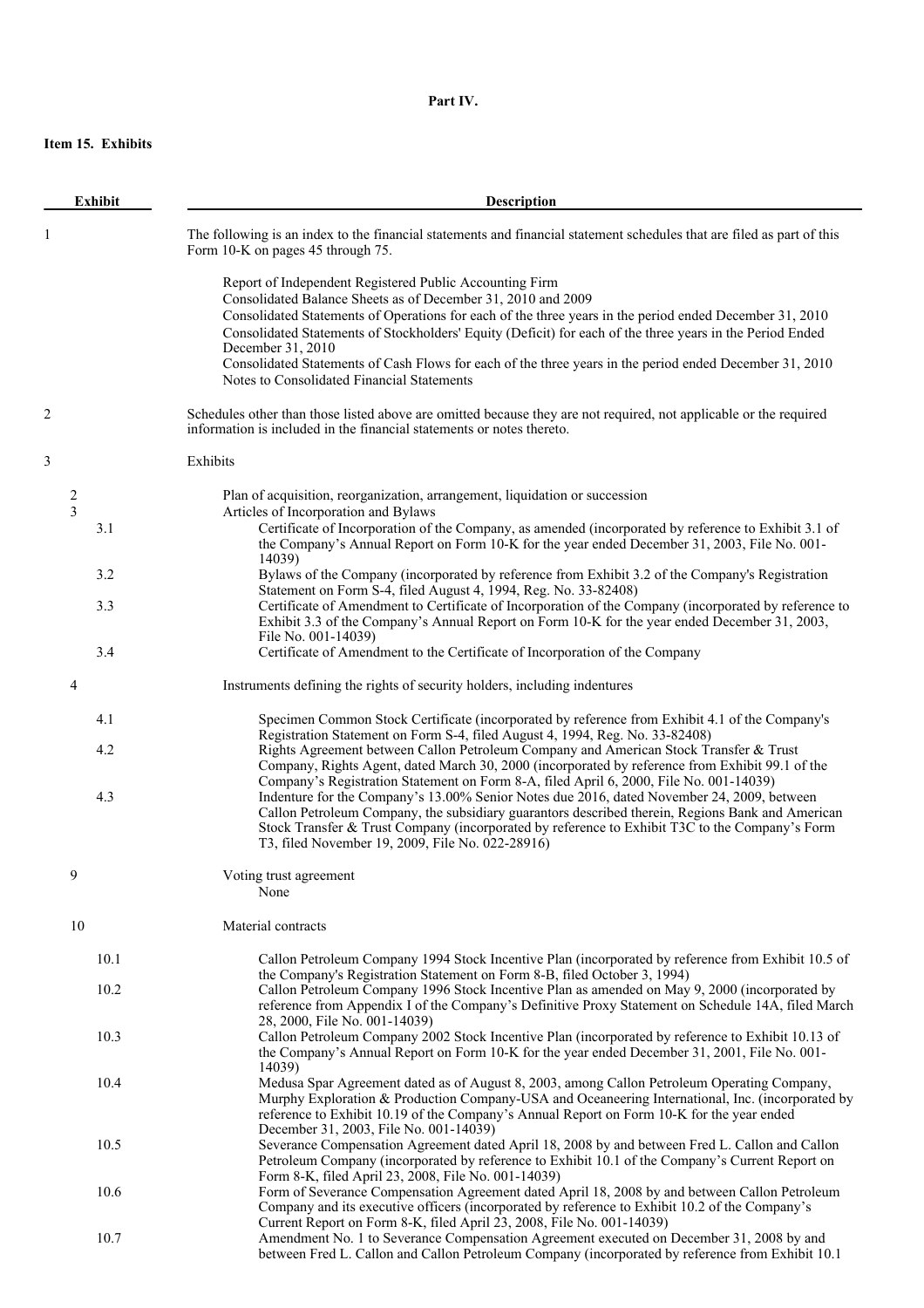|                | 10.8            | of the Company's Current Report on Form 8-K, filed January 5, 2009, File No. 001-14039)<br>Form of Amendment No. 1 to Severance Compensation Agreement by and between Callon Petroleum<br>Company and its executive officers (incorporated by reference from Exhibit 10.2 of the Company's                                                                                                                                                  |
|----------------|-----------------|---------------------------------------------------------------------------------------------------------------------------------------------------------------------------------------------------------------------------------------------------------------------------------------------------------------------------------------------------------------------------------------------------------------------------------------------|
|                | 10.9            | Current Report on Form 8-K, filed January 5, 2009, File No. 001-14039)<br>Amendment No. 3 to the Callon Petroleum Company 1996 Stock Incentive Plan (incorporated by<br>reference from Exhibit 10.1 of the Company's Current Report on Form 8-K, filed January 5, 2009, File                                                                                                                                                                |
|                | 10.1            | No. 001-14039)<br>Amendment No. 1 to the Callon Petroleum Company 2002 Stock Incentive Plan (incorporated by<br>reference from Exhibit 10.2 of the Company's Current Report on Form 8-K, filed January 5, 2009, File                                                                                                                                                                                                                        |
|                | 10.11           | No. 001-14039)<br>Callon Petroleum Company Amended and Restated 2006 Stock Incentive Plan (incorporated by<br>reference from Exhibit 10.3 of the Company's Current Report on Form 8-K, filed January 5, 2009, File                                                                                                                                                                                                                          |
|                | 10.12           | No. 001-14039)<br>Callon Petroleum Company 2009 Stock Incentive Plan effective as of April 30, 2009 (incorporated by<br>reference from Exhibit A to the Company's Definitive Proxy Statement on Schedule 14A, filed March                                                                                                                                                                                                                   |
|                | 10.13           | 30, 2009, File No. 001-14039)<br>Amendment to the Callon Petroleum Company 1996 Stock Incentive Plan effective as of August 7,<br>2009 (incorporated by reference from Exhibit 10.1 of the Company's Quarterly Report on Form 10-Q                                                                                                                                                                                                          |
|                | 10.14           | for the period ended September 30, 2009, File No. 001-14039)<br>Third Amended and Restated Credit Agreement dated January 29, 2010, by and among Callon<br>Petroleum Company, the "Lenders" described therein, Regions Bank, as Administrative Agent,<br>Documentation Agent and Syndication Agent (incorporated by reference from Exhibit 10.1 of the<br>Company's Current Report on Form 8-K, filed February 3, 2010, File No. 001-14039) |
|                | 10.15           | Callon Petroleum Company 2010 Phantom Share Plan, adopted May 4, 2010 (incorporated by reference<br>to Exhibit 10.1 of the Company's current Report on Form 8-K filed on May 7, 2010)                                                                                                                                                                                                                                                       |
|                | 10.16           | Form of Callon Petroleum Company Phantom Share Award Agreement, adopted May 4, 2010<br>(incorporated by reference to Exhibit 10.2 of the Company's current Report on Form 8-K filed on May<br>7,2010                                                                                                                                                                                                                                        |
|                | 10.17           | Deferred Compensation Plan for Outside Directors; Callon Petroleum Company (effective as of January<br>1, 2011)                                                                                                                                                                                                                                                                                                                             |
| 11<br>12<br>13 |                 | Statement re computation of per share earnings<br>Statements re computation of ratios<br>Annual Report to security holders, Form 10-Q or quarterly reports                                                                                                                                                                                                                                                                                  |
| 14             | 14.1            | Code of Ethics<br>Code of Ethics for Chief Executive Officers and Senior Financial Officers (incorporated by reference to<br>Exhibit 14.1 of the Company's Annual Report on Form 10-K for the year ended December 31, 2003,<br>File No. 001-14039)                                                                                                                                                                                          |
| 16<br>18       |                 | Letter re change in certifying accountant<br>Letter re change in accounting principles                                                                                                                                                                                                                                                                                                                                                      |
| 21             | 21.1            | Subsidiaries of the Company<br>Subsidiaries of the Company (incorporated by reference from Exhibit 21.1 of the Company's                                                                                                                                                                                                                                                                                                                    |
| 22             |                 | Registration Statement on Form 8-B filed October 3, 1994)<br>Published report regarding matters submitted to vote of security holders                                                                                                                                                                                                                                                                                                       |
| 23             | 23.1<br>$23.3*$ | Consents of experts and counsel<br>Consent of Ernst & Young LLP<br>Consent of Huddleston & Co., Inc.                                                                                                                                                                                                                                                                                                                                        |
| 24             |                 | Power of attorney                                                                                                                                                                                                                                                                                                                                                                                                                           |
| 31             | 31.1<br>31.2    | Rule $13a-14(a)$ Certifications<br>Certification of Chief Executive Officer pursuant to Rule 13(a)-14(a)<br>Certification of Chief Financial Officer pursuant to Rule 13(a)-14(a)                                                                                                                                                                                                                                                           |
| 32             |                 | Section 1350 Certifications of Chief Executive and Financial Officers pursuant to Rule 13(a)-14(b)                                                                                                                                                                                                                                                                                                                                          |
| 99             | 99.1*           | <b>Additional Exhibits</b><br>Reserve Report Summary prepared by Huddleston and Co. as of December 31, 2010.                                                                                                                                                                                                                                                                                                                                |
| *              |                 | Filed herewith.                                                                                                                                                                                                                                                                                                                                                                                                                             |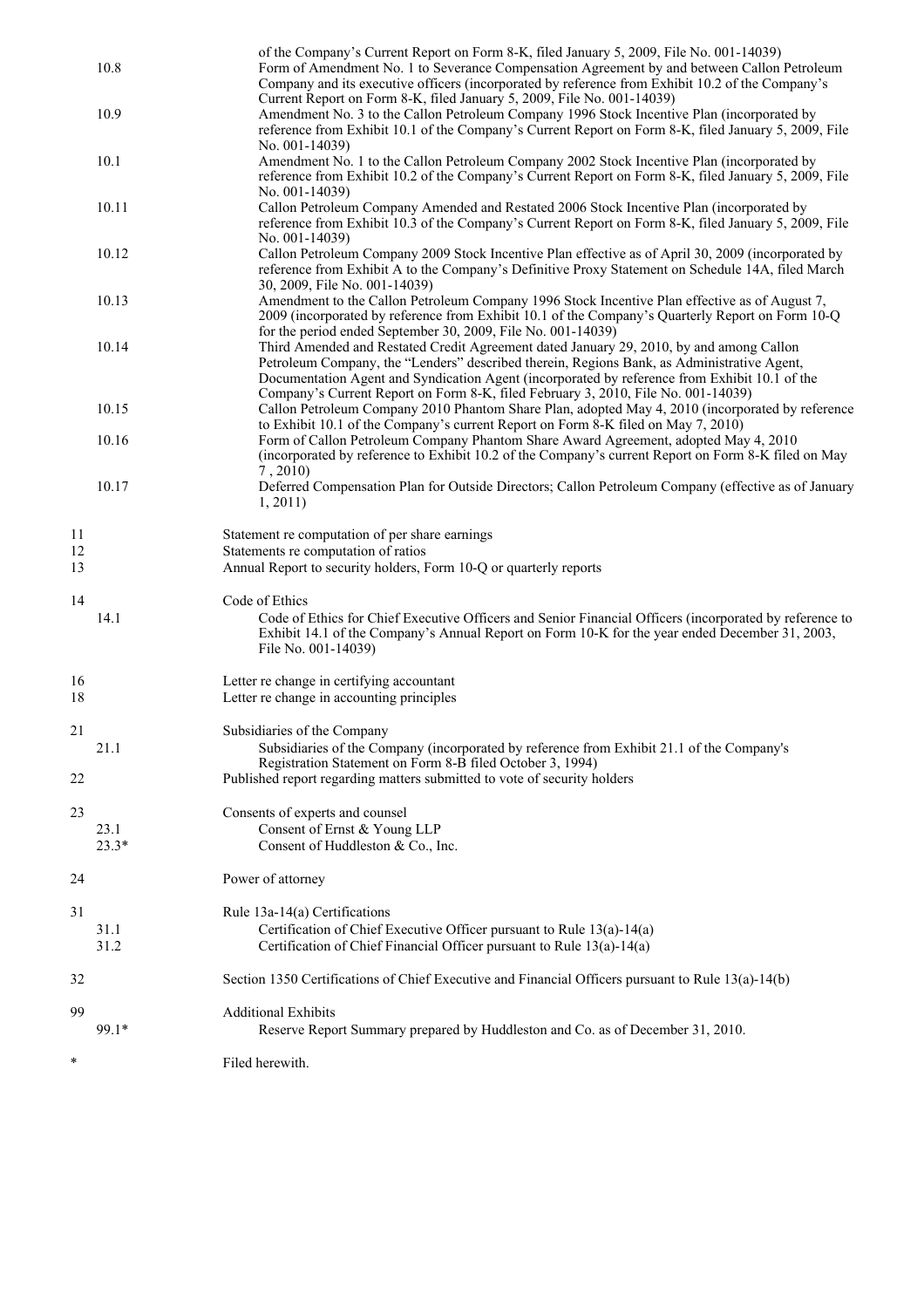## **CONSENT OF HUDDLESTON & CO., INC.**

As independent oil and gas consultants, we hereby consent to the references to us and our reserve reports for the years ended December 31, 2010, 2009, and 2008 in Callon Petroleum Company's Annual Report on Form 10-K for the year ended December 31, 2010 and the incorporation by reference of our reports in the following Registration Statements:

Registration Statement (Form S-8 No. 33-90410) of Callon Petroleum Company; Registration Statement (Form S-8 No. 333-100646) of Callon Petroleum Company; Registration Statement (Form S-8 No. 333-47784) of Callon Petroleum Company; Registration Statement (Form S-8 No. 333-29537) of Callon Petroleum Company; Registration Statement (Form S-8 No. 333-29529) of Callon Petroleum Company; Registration Statement (Form S-8 No. 333-109744) of Callon Petroleum Company; Registration Statement (Form S-8 No. 333-135703) of Callon Petroleum Company; Registration Statement (Form S-8 No. 333-160223) of Callon Petroleum Company; Registration Statement (Form S-3 No. 333-148680) of Callon Petroleum Company.

HUDDLESTON & CO., INC. Texas Registered Engineering Firm F-1024

/s/Peter D. Huddleston Peter D. Huddleston, P.E. President

Houston, Texas March 17, 2011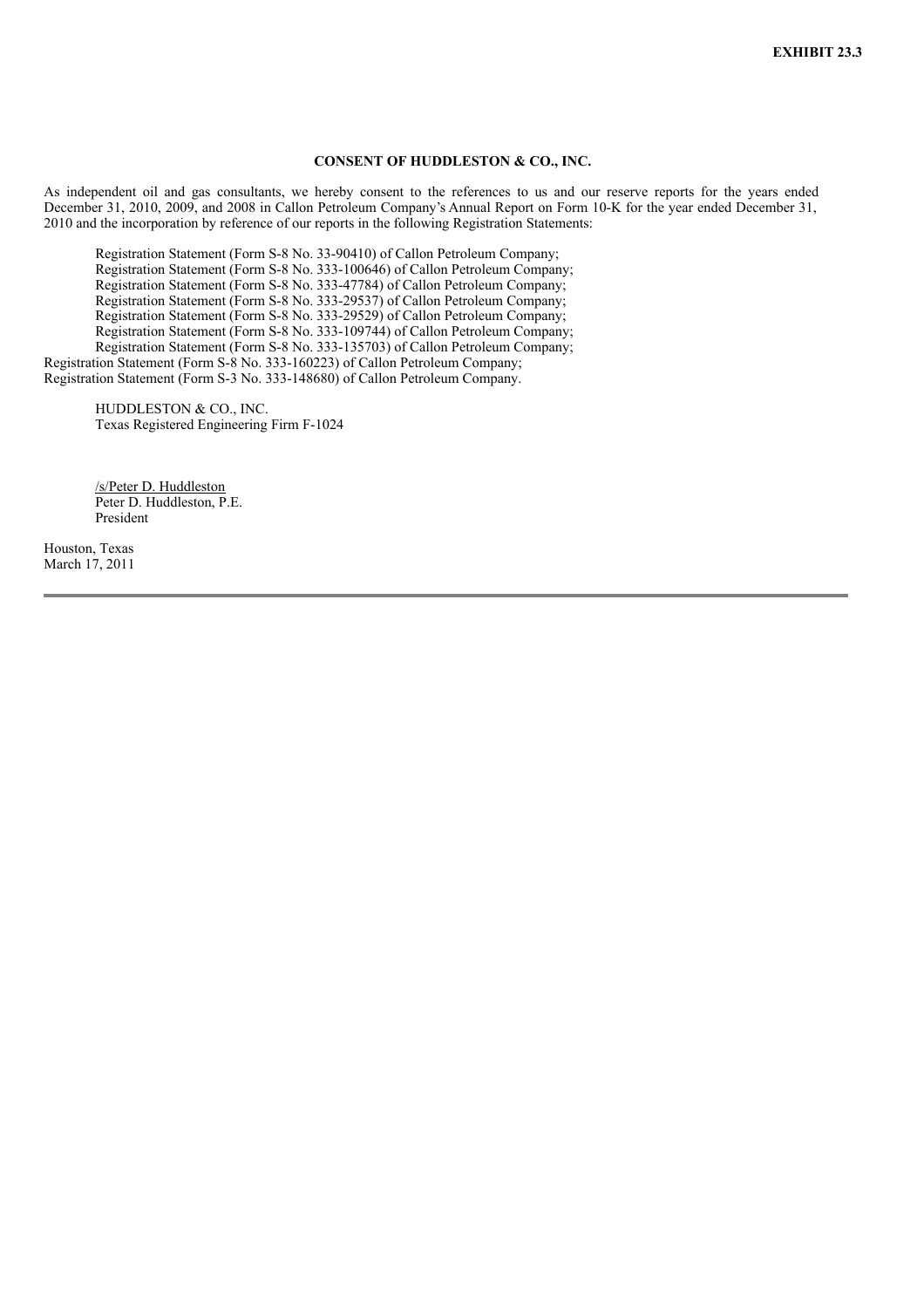Huddleston & Co., Inc. Petroleum and Geological Engineers 1 Houston Center 1221 McKinney, Suite 3700 Houston, Texas 77010

PHONE (713) 209-1100 • FAX (713) 752-0828

February 7, 2011

Callon Petroleum Company 200 North Canal Street Natchez, Mississippi 39120

> Re: Callon Petroleum Company Estimated Future Reserves and Revenues As of December 31, 2010

Gentlemen:

Pursuant to your request, we have estimated oil, condensate, and natural gas reserves and projected revenues for all properties owned by Callon Petroleum Company. The properties are located in Louisiana, Texas, and in the federal waters of the Gulf of Mexico

Our conclusions, as of December 31, 2010, follow:

|                                                             | Net To Callon Petroleum Company* |              |             |           |
|-------------------------------------------------------------|----------------------------------|--------------|-------------|-----------|
|                                                             | Proved Developed                 |              | Proved      | Total     |
| <b>Constant Product Prices</b>                              | Producing                        | Nonproducing | Undeveloped | Proved    |
| Estimated Future Net Oil/Cond., Mbbl                        | 2,054.0                          | 2,449.4      | 3,645.1     | 8,148.4   |
| Estimated Future Net (Sales) Gas, MMcf                      | 10,091.1                         | 2,624.1      | 20,241.1    | 32,956.4  |
| Estimated Future Gross Revenue, \$M                         | 209,068.0                        | 202,010.0    | 393,033.0   | 804,111.1 |
| Estimated Future Operating Expenses, \$M                    | 94,020.1                         | 76,413.1     | 59,154.3    | 229,587.6 |
| Estimated Future Production Taxes, \$M                      | 5,285.1                          | 1,191.5      | 11,564.5    | 18,041.1  |
| Estimated Future Capital Costs, \$M                         | 12,859.2                         | 19,746.6     | 144,429.1   | 177,034.8 |
| Estimated Future Net Revenue ("FNR"), \$M                   | 96,903.6                         | 104,658.8    | 177,885.1   | 379,447.5 |
| Estimated FNR Discounted at 10%, \$M                        | 85,237.3                         | 77,260.0     | 43,034.9    | 205,532.1 |
| Projected Revenues by Year - Constant Product Prices, \$M** |                                  |              |             |           |
| 2011                                                        | 54,827.1                         | 1,569.8      | (17,589.8)  | 38,807.1  |
| 2012                                                        | 22,915.0                         | 17,863.3     | (21, 408.6) | 19,369.7  |
| 2013                                                        | 3,183.9                          | 19,248.8     | (14, 845.9) | 7,586.9   |
| Thereafter                                                  | 15,977.6                         | 65,976.9     | 231,729.4   | 313,683.8 |
| Total                                                       | 96,903.6                         | 104,658.8    | 177,885.1   | 379,447.5 |
|                                                             |                                  |              |             |           |
| Estimated 2011 Production                                   | 679.1                            | 81.7         | 107.1       | 867.9     |
| Oil/Cond., Mbbl                                             | 4,825.4                          | 187.7        | 197.2       | 5,210.2   |
| Gas (Sales), MMcf                                           |                                  |              |             |           |

\*Numbers subject to rounding.

\*\*Certain negative values are attributable to operating cost allocation for the producing and nonproducing categories.

## **Report Preparation**

**Purpose of Report** – The purpose of this report is to provide the management of Callon with a projection of future reserves and revenues for an assessment of oil and gas properties owned by Callon for inclusion in their public filings. The Proved reserve and revenue projections shown herein have been prepared in accordance with Securities and Exchange Commission ("SEC") requirements for reporting purposes as described below. Although we have prepared projections of Probable and Possible reserves, it is our understanding that Callon has elected to exclude such reserve volumes for public reporting purposes.

**Reporting Requirements** – SEC Regulation S-K, Item 102, and Regulation S-X, Rule 4-10, require oil and gas reserve information to be reported by publicly held companies as supplemental financial data. These regulations were revised by the SEC effective for filings beginning January 1, 2010. The revised regulations provide for certain changes in Proved reserve definitions, add definitions for Probable and Possible reserves, and require that revenues associated with Proved reserves be reported on the basis of the average of the preceding 12 month, first-of-month product prices. Revenues are to be discounted at 10%, consistent with that required in prior years.

The Proved reserves included herein under "Constant Product Prices" have been prepared in accordance with our understanding of the methodologies specified under SEC and Financial Accounting Standards Board guidelines.

**Standards of Practice** – This report has been prepared in accordance with our understanding of the *Standards Pertaining to the Estimating and Auditing of Oil and Gas Reserve Information* as promulgated by the Society of Petroleum Engineers and the *Guidelines for Application of the Definitions for Oil and Gas Reserves* prepared by the Society of Petroleum Evaluation Engineers. However, the projected reserves have been prepared with consideration for reserve classification definitions specified by the SEC that do not necessarily conform to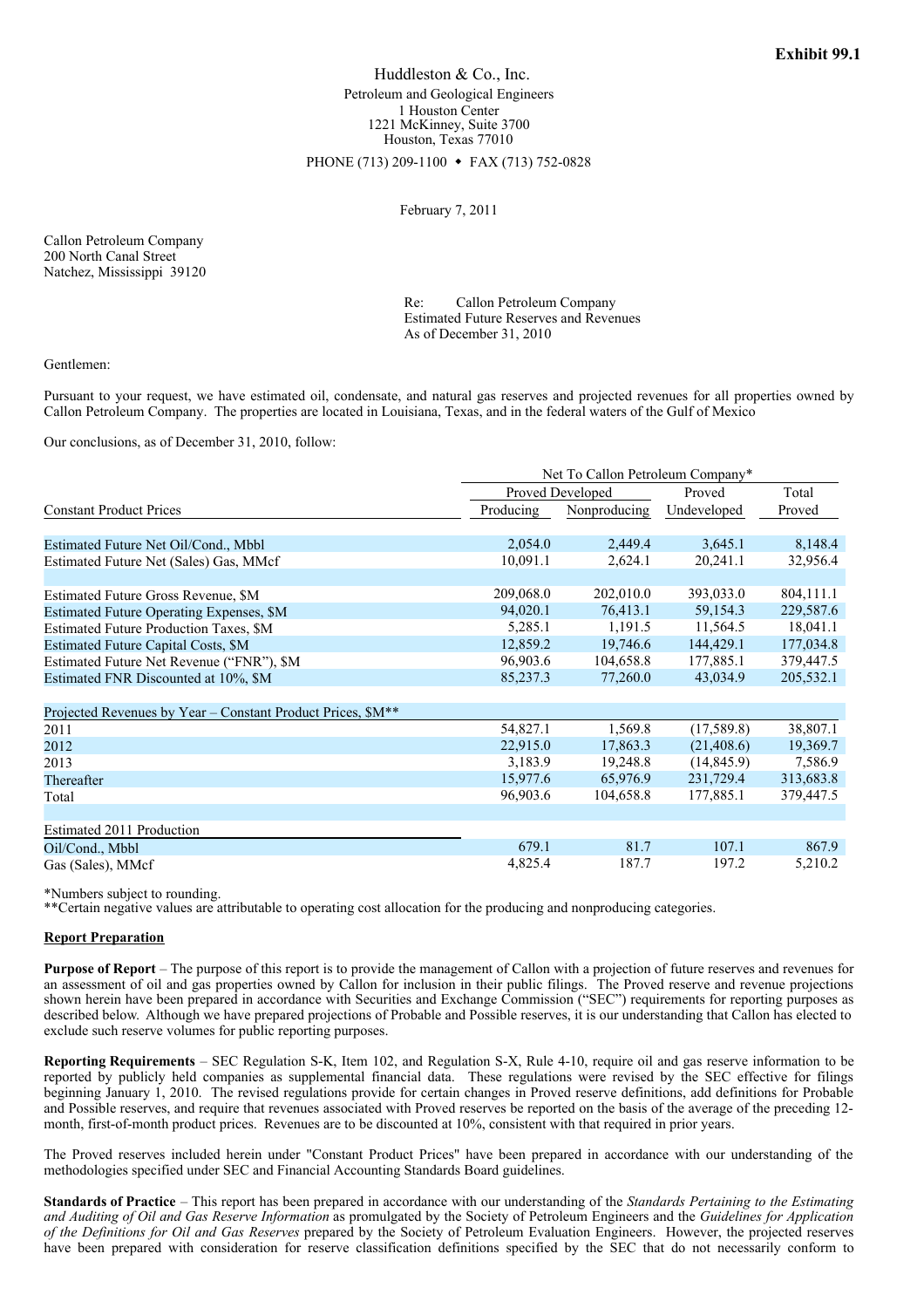definitions promulgated by the Society of Petroleum Engineers and the World Petroleum Congress.

**Economic Limits** – In some cases the projections have been prepared with consideration for overall field production, resulting in negative cash flow projections for certain properties. In our opinion, the projections shown herein properly reflect the expected operations. The projections for some properties include consideration for abandonment costs, resulting in negative future revenues and discounted revenues.

**Cash Flow Projections** – The cash flow projections were run on the aries computer program utilizing Callon's computer facilities. However, Huddleston & Co., Inc., supplied all of the input parameters for the reserve projections.

**Cash Flow Presentation** – The gross and net reserve volume columns in the cash flow projections have been separated into three different columns: oil (Mbbl), produced gas (MMcf), and sales gas (MMcf). Product prices, net revenues before taxes, and severance taxes are shown separately for each product.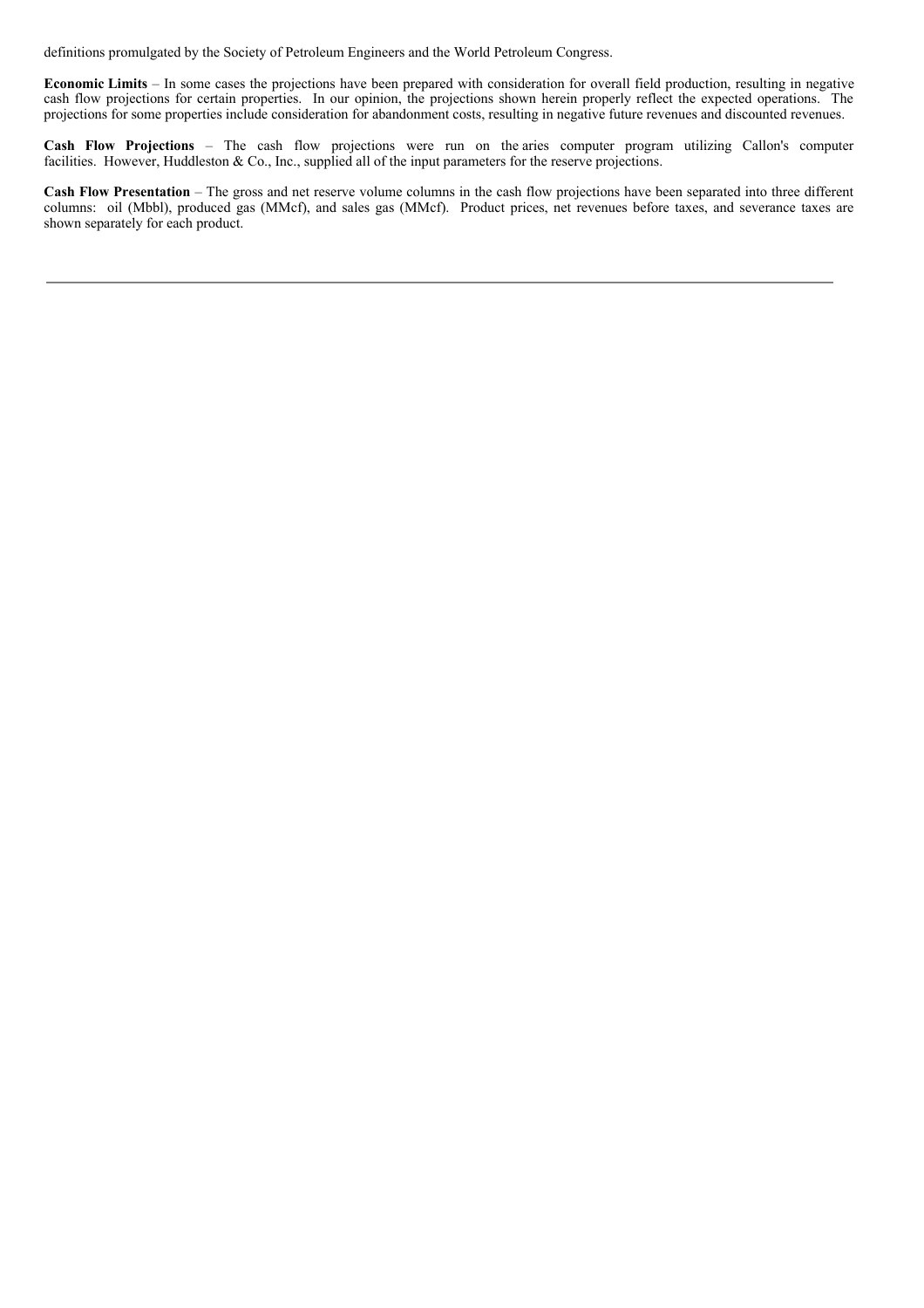## **Reserve Estimates**

Extrapolation of performance history and material balance estimates were utilized for projecting future recoverable reserves for the producing properties where sufficient history was available to suggest performance trends and where these methods were applicable to the subject reservoirs. The projections for the remaining producing properties were necessarily based on volumetric calculations and/or analogy to nearby producing completions. Reserves assigned to nonproducing zones and undeveloped locations were projected on the basis of volumetric calculations and analogy to nearby production.

Approximately 41% of the future net revenues discounted at 10% are included in the Proved Developed Producing category. The remaining 59% of discounted net revenues are included in the Nonproducing and Undeveloped classifications. Reserve estimates for those properties in the Nonproducing and Undeveloped categories will be subject to a significantly greater level of variation than estimates for producing properties exhibiting established decline trends.

We have utilized certain geologic and engineering data furnished by Callon. However, in all cases we have exercised the final judgments for the estimated reserves and future schedules of production.

In our opinion the assumptions, methodologies and analytical procedures used in this report appropriate for SEC reporting purposes. We have used the methods and procedures that we consider necessary and appropriate to prepare the estimates of reserves herein.

**Gas Volumes** – Gas volumes are reported at the prevailing pressure base of the state in which the reserves are located and at 60 degrees Fahrenheit. The projections reflect gas streams for production gas and sales gas. The difference between the two is intended to reflect fuel and lease usage.

## **Property Descriptions**

**Mississippi Canyon 538/582** – The Medusa Prospect, drilled by Murphy on Mississippi Canyon Blocks 538 and 582 during 1999 and more fully delineated as a result of drilling conducted in 2000 and 2001, successfully tested a number of horizons in two separate fault blocks. Drilling operations conducted during 2002 resulted in certain minor revisions in geological interpretations and reserves were adjusted to reflect a revised study of geological and petrophysical characteristics. Reserve estimates for a total of 17 reservoirs, representing 11 horizons, have been based on volumetric calculations utilizing 3-D seismic data and subsurface control for mapping, as well as petrophysical calculations derived from well logs and sidewall cores.

Production operations for this property were initiated in November 2003 and there were 8 wellbores producing at the time of report preparation. The estimated reserves for those reservoirs completed in the existing wells have been revised from our original projections to reflect the performance of the wells to date. In some cases Nonproducing and Undeveloped reserve assignments have been adjusted to conform with the performance of the existing completions. On an overall basis the estimated ultimate oil reserves have been increased 1.2% and gas reserves have been increased 1.7% in comparison to our previous report. The Medusa Prospect represents 49.3% and 9.1% of the oil and gas, respectively, net to Callon.

Undeveloped reserves projected for a sidetrack of the A-1 wellbore are scheduled to be developed upon depletion of reserves assigned to the existing well. We have been informed that the scheduling of development operations is the result of facilities limitations and cost considerations associated with drilling a separate wellbore.

**Garden Banks 341** – The Habanero Prospect drilled by Shell during the first half of 1999 encountered two productive horizons: the Habanero 52 oil sand and the Habanero 55 gas sand. The productive horizons were also tested in a downdip, nonproductive sidetrack that allows for the calculation of hydrocarbon limits in both horizons. Proved reserves were assigned on the basis of information derived from the two wellbores and supported by seismic interpretations. Additional drilling activities conducted during 2001 resulted in establishing the updip productive limits in both reservoirs.

After being sidetracked to its current location in May 2003, production operations were initiated during November 2003 with the No. 2 well being completed in the Habanero 52 sand at a rate of 12,000 BOPD and 19 MMcf/day. In addition, the No. 1 was tested at a rate of 4,700 BOPD and 8.3 MMcf/day; however, the sliding sleeve separating the Habanero 52 and 55 sands was found to be in the open position resulting in the co-mingling of the two zones. A subsequent workover in the No. 1 wellbore resulted in a single completion in the Habanero 52 sand. We have been informed that the Habanero 55 sand is no longer mechanically able to be produced in the No. 1 well and the reserves for this horizon have been eliminated from our report.

The estimated reserves shown herein include consideration for two producing completions in the Habanero 52 oil sand, and two sidetrack locations to produce the Habanero 52 gas sand. In comparison to our prior report, projected ultimate oil recoveries have been increased 4.6% and gas recoveries have been revised upward 1.9% to reflect well performance.

The undeveloped reserves for this property have been included in our projected reserves since 2001 and currently are scheduled to be developed at the depletion of the existing completions in 2013. We have been informed that it is the intention of the operator to sidetrack the existing wellbores to exploit these reserves. The timing of such operations is the result of physical facilities limitations and economic considerations with respect to both drilling operations for new wellbores and reconfiguration of the facilities.

On an overall basis the estimated reserves attributable to the Habanero Prospect represent 7.9% of the estimated Proved net oil and 13.9% of the Proved net gas for Callon. Approximately 68% of the oil reserves and 93% of the gas reserves for this property have been included in the Undeveloped category.

**Wolfberry Properties** – In 2009 Callon acquired ownership in four West Texas fields: Block 5, Carpe Diem, East Bloxom, and Kayleigh, located in Crockett, Midland, Upton, and Ector Counties, respectively. The subject properties are located within the Wolfberry trend. On an overall basis the properties include 32 producing wells, 8 nonproducing wells and recompletions, and 56 undeveloped locations.

Reserve assignments for the producing completions were assigned on the basis of the extrapolation of performance data. Analogy was considered in determining hyperbolic exponents for the estimation of future reserves for those completions that did not have sufficient production history to definitively project the proper decline profile. Reserves for the undeveloped locations were projected on the basis of analogy to existing completions. In all cases, the undeveloped locations are direct offsets to existing completions.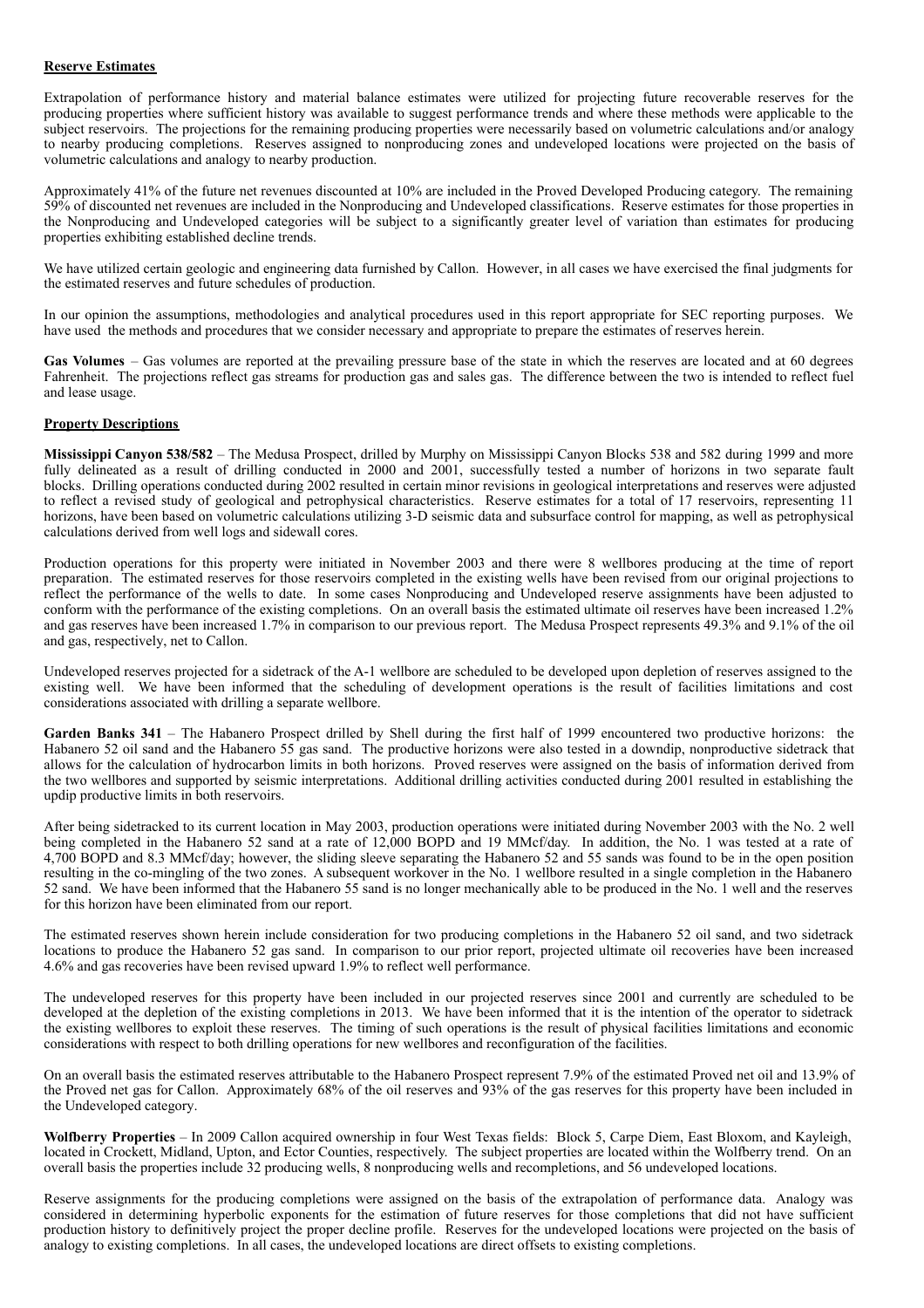In aggregate, these properties represent 41.8% and 19.0% of oil and gas reserves, respectively, net to Callon. Approximately 66% of the estimated reserves, on an equivalent barrel basis, are in the Undeveloped category. Development operations conducted during 2010 by Callon resulted in 20 wells being drilled (10 producing and 10 awaiting completion). All of the undeveloped locations are direct offsets to existing wellbores.

**Swan Lake** – During 2010 Callon drilled the Mills No. 1, a Haynesville completion located in Bossier Parish, Louisiana, which had produced approximately 0.95 Bcf by year end. A total of 3 development wells were assigned on the basis of the performance of the subject completion and wells producing in offset sections.

Reserve assignments for the producing completion were assigned on the basis of the extrapolation of performance data. Analogy was considered in determining the hyperbolic exponent for the estimation of future reserves. Reserves for the undeveloped locations were projected on the basis of analogy to existing completions.

In aggregate, this property represents 41.3% of gas reserves net to Callon. Approximately 77% of the estimated reserves are in the Undeveloped category.

**West Cameron Block 295** – West Cameron Block 295, discovered in 2005, is defined by two separate gas accumulations that are productive from similar geologic intervals. However, there is some evidence that the M-1 sands in the two existing wells have some degree of pressure communication though produced fluids vary somewhat in composition. The No. A-1 (formerly No. 2) wellbore encountered productive sands in the Rob M-1 horizon (15,370' MD) and the Rob L horizon (13,100' MD). The well was completed in the Rob M-1 and is currently on production. A development well, designed to effectively drain the M-1 reservoir (No. A-2), was drilled during 2006 and encountered the target horizon. The initial completion in the Rob M-1 Lower depleted during 2007 and the well has been recompleted to the Rob M-1.

Reserve estimates for the property were increased to reflect the performance of the existing completions. Ultimate gross recovery for the field is estimated to be approximately 34.5 Bcf. The property represents 4.4% of remaining gas reserves net to Callon.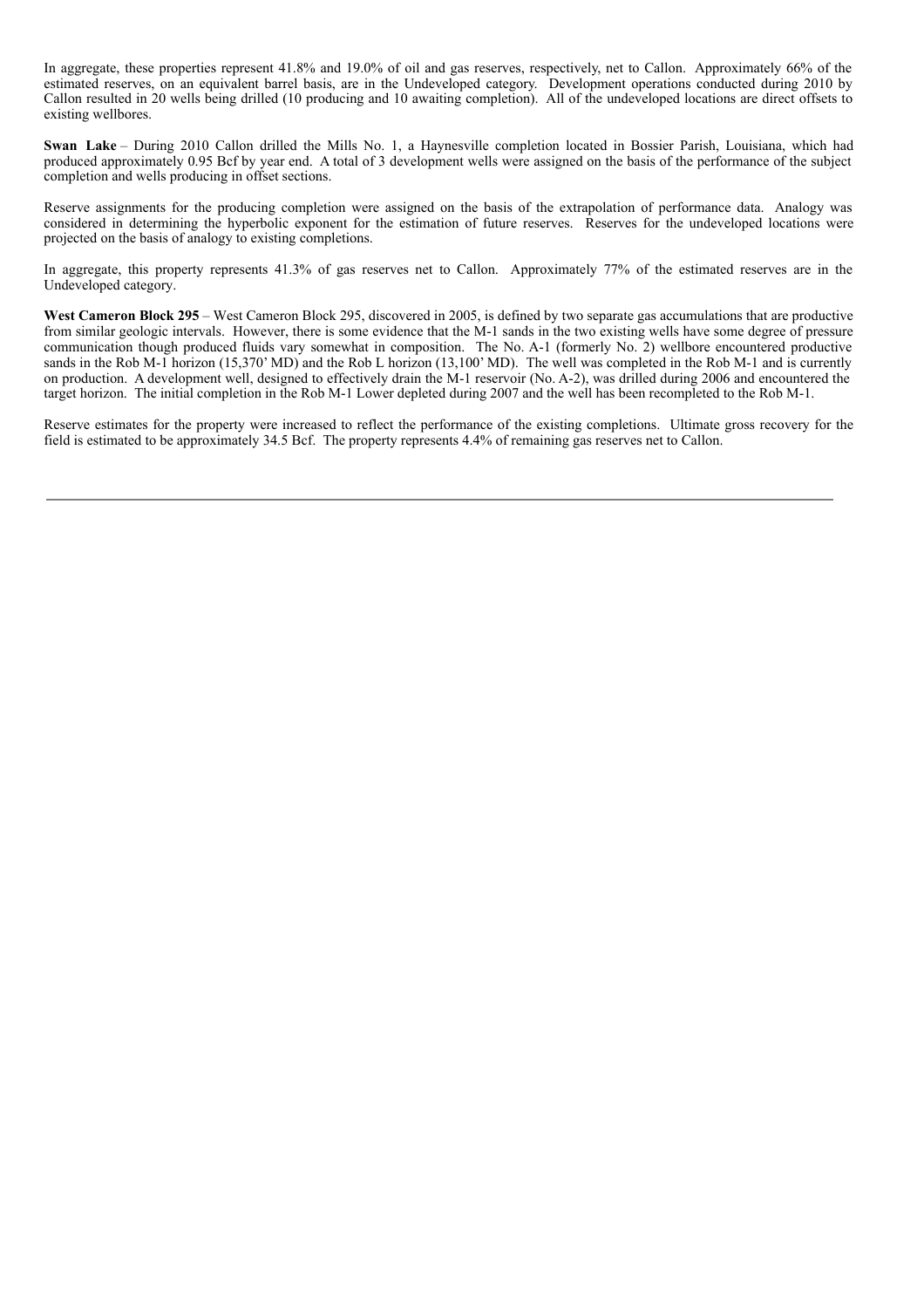## **Product Prices**

As we understand the SEC requirements issued on January 14, 2009, oil and gas prices utilized to determine the Standardized Measure of discounted cash flows should be based on the trailing twelve-month average of the first-of-the-month prices. The estimated revenues shown herein reflect the actual average of first-of-the-month prices received by Callon on a property by property basis which conform with benchmark prices of \$79.43 per barrel and \$4.38 per MMBTU. All prices were held constant over the producing life of the properties. The projected prices for both oil and gas were based on our understanding of SEC requirements.

Gas prices have been adjusted to reflect the Btu content, transportation charges, and other fees specific to the individual properties. Gas prices for certain properties include consideration for processing arrangements and the price shown herein has been adjusted to reflect such arrangements in comparison to produced gas volumes. On an overall basis, the wellhead gas prices utilized herein are approximately 18% greater than the values utilized as of December 31, 2009. Market level gas prices are subject to a significant level of variation depending on location and marketing considerations specific to the individual properties. In our opinion, it is likely that there will be a substantial degree of variation in prices in the future. Spot prices for natural gas have experienced a large degree of volatility during recent years, which can be attributed to seasonal demands and other market considerations.

The projected oil prices for individual properties have been adjusted to reflect all wellhead deductions and premiums on a property by property basis, including transportation costs, location differentials, and crude quality. The weighted average wellhead prices shown herein are approximately 36% greater than those utilized for our report prepared as of December 31, 2009, which has had a material impact on estimated future revenues and in some cases has marginally affected economically recoverable reserves. Variations in oil prices are the result of changes in market conditions and future prices are likely to be affected by a variety of factors including OPEC actions, political and market considerations, and overall economic conditions.

All deductions and premiums to individual oil and gas prices were held constant over the life of the properties. Variations in future product prices may materially affect actual revenues in comparison to the projections shown herein.

Product price hedges, if any, were not considered for the purposes of this report.

A comparison of the average product prices, weighted as a composite for all Proved properties, follows:

| $-2011$     | Maximum | <b>Average Over Life</b> |       |       |
|-------------|---------|--------------------------|-------|-------|
| Oil, \$/bbl |         | 78.10                    | 78.32 | 78.07 |
| Gas, \$/Mcf |         | 4.80                     | 5.68  | 5.10  |

#### **Operating Expenses**

Operating expenses, generally shown as dollars per well per month for onshore properties, were provided by Callon and adjusted for nonrecurring costs where applicable. Operating costs for the Wolfberry properties include a component of variable costs projected on a unit of production basis to reflect declining expenses associated with decreasing producing levels. In some cases, particularly for the offshore properties, operating costs were projected on a total-unit or platform basis and the projections were continued until the unit or facility reached the economic limit. Severance and ad valorem taxes were calculated at the rates applicable to each property and have been deducted from the cash flow. Operating costs were held constant over the economic life of the properties.

#### **Capital Costs**

Capital costs necessary to perform recompletions and to drill new wells were supplied by Callon. We have generally reviewed the projected expenditures and they are consistent with our perception of current costs necessary to perform the intended operations. Capital costs were held constant over the life of the properties.

#### **Other Considerations**

**Additional Costs** – Costs were not deducted for depletion, depreciation, and/or amortization. Consideration has also been excluded for federal and/or state income taxes, if any.

Abandonment costs for all offshore properties and certain onshore properties were included in the projections where Callon has determined the total cost associated with abandoning the facilities and platforms will exceed salvage value. In some cases, funds have been escrowed to cover anticipated future abandonment costs. The projections reflect a total of \$30,079,000 in abandonment costs.

**Additional Potential Values** – Values were not assigned to nonproducing acreage or to acreage held by production, if any. In general, the salvage of surface and subsurface equipment for the onshore properties was assumed to be equal to abandonment costs.

**Context** – The estimated reserves and revenues shown herein should be considered on an overall basis and estimates for individual properties should not be taken out of context with the total or overall projections.

**Development** – Callon has assured us of its intent and ability to proceed with the development activities included in this report and that they are not aware of any legal, regulatory, political or economic obstacles that would significantly alter these plans.

## *THE REVENUES AND PRESENT WORTH OF FUTURE NET REVENUES ARE NOT REPRESENTED TO BE MARKET VALUES EITHER FOR INDIVIDUAL PROPERTIES OR ON A TOTAL PROPERTY BASIS.*

**Data Sources** – Essentially all data were furnished by Callon, including production statistics, product prices, operating costs, ownership, and basic well information In some cases we have considered information from our files or data from publically available sources. We have accepted the data as represented. We express no opinions and make no representations as to legal or accounting interpretations provided by Callon. Production statistics for the significant Callon-operated properties and for several of the other more significant properties were available through December 2010.